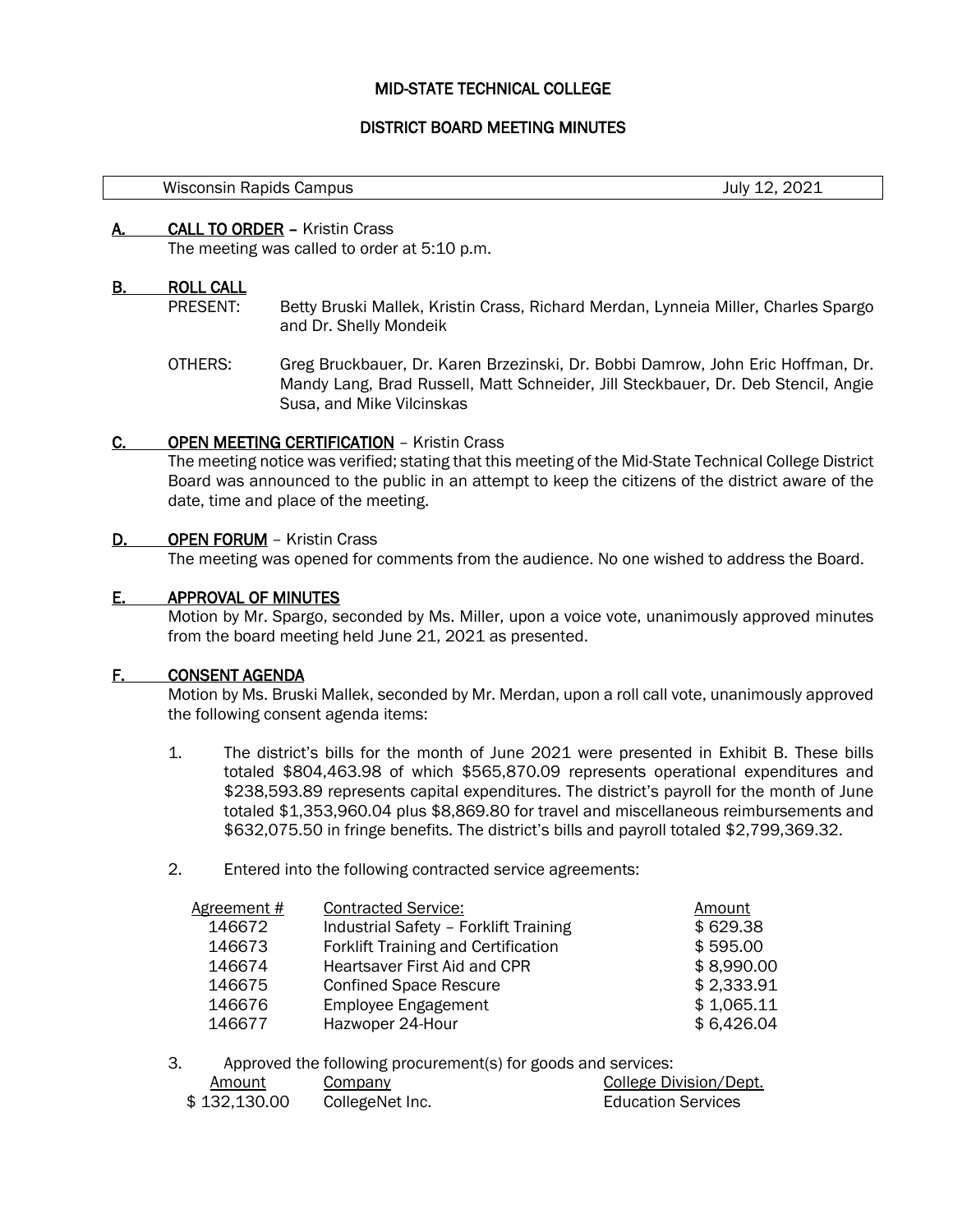Mid-State Technical College District Board Minutes July 12, 2021 Page 2

## G. CHAIRPERSON'S REPORT - Kristin Crass

- 1. Board members were welcomed to the meeting.
- 2. District Boards Association Summer Meeting will be held July 15-17 in the Mid-State District. A tour of the Health Care Simulation Center will be provided as well as a banquet where Distinguished Alumni Wayne Bushman will be honored in person.
- 3. ACCT Leadership Congress will be held October 13-16 in San Diego. Congress will focus on Advancing Diversity, Equity and Inclusion. Registration is open.
- 4. Board Appointment meeting is scheduled for July 19 where candidates for Employee and Additional members will be selected. In addition, request for approval of Mr. Gordon Schalow and Mr. Craig Gerlach is on the agenda for the July WTCS Board meeting.
- 5. Future meeting dates (times unless otherwise announced: MONTHLY MEETING Monday, August 16, 2021 Wisconsin Rapids Campus Committee-of-the-Whole: 4:30 p.m. Board Meeting: 4:40 p.m.

## H. PRESIDENT'S REPORT - Dr. Shelly Mondeik

- 1. Dr. Mondeik announced Mid-State's Employee Picnic will be held July 22 as part of Mid-State Night at the Rafters. Other campus events include an upcoming Foundation Strategic Planning Session and year-end work for October presentation of the Dashboard.
- 2. Congratulations to Lynneia Miller, Mid-State's 2021 Distinguished Alumni Award recipient and nomination for the Wisconsin Technical College District Boards Association Alumni of the Year Award.
- 3. Mid-State continues to partner and collaborate throughout the district. Conversation with district fire departments continues along with manufacturing relationships to support the Advanced Manufacturing, Engineering Technology and Apprenticeship Center.
- 4. The WTCS Board Meeting and WTC Presidents Association will meet later this week.

## I. COMMITTEE REPORTS

- 1. FINANCE & INFRASTRUCTURE COMMITTEE Charles Spargo
	- a. TREASURER'S REPORT: No questions or concerns resulted from review of the Treasurer's Report.
	- b. STEVENS POINT COMMUNITY ENGAGEMENT ROOMS TECHNOLOGY: RFP #801 for the Stevens Point Campus Community Engagement Rooms technology upgrade was reviewed. The project would enhance the rooms capability for instruction and participation. A cross functional team determined needs and evaluated five RFP submissions.

Motion by Mr. Spargo, seconded by Ms. Miller, upon a roll call vote, unanimously approved contract with Brilliant Marketing for \$178,898 for Stevens Point Community Engagement Rooms Technology Upgrade.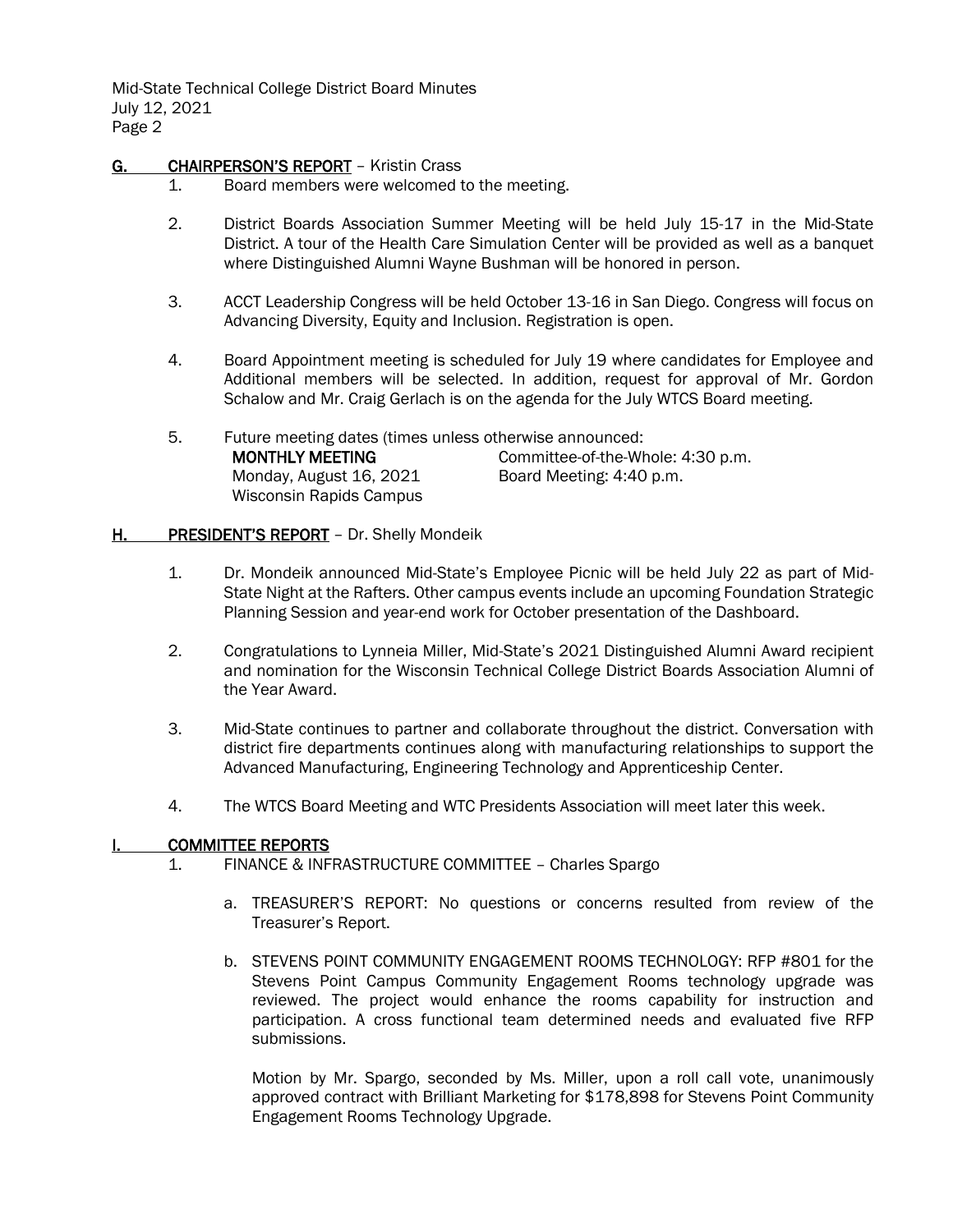Mid-State Technical College District Board Minutes July 12, 2021 Page 3

- c. DISTRICT CONFERENCE ROOM TECHNOLOGY: As an informational piece, the Board was informed of enhancements to District Office Conference Room technology to provide a high functioning, user friendly experience to all users.
- d. FINANCE IMPLICATIONS FOR TOPICS IN OTHER COMMITTEES: No topics discussed.
- 2. ACADEMIC & STUDENT SERVICES COMMITTEE Betty Bruski Mallek
	- a. NEW PROGRAMMING: Information regarding a Gas Tungsten Arc Welding (GTAW) Technical Diploma program was shared. The program is strongly supported by industry as well as Advisory Committee members. The six program credits will meet program outcomes. Students will be advised and supported through any necessary transition for a fall/winter start date.

Motion by Mr. Spargo, seconded by Ms. Bruski Mallek, upon a roll call vote, unanimously approved a Gas Tungsten Arc Welding (GTAW) Technical Diploma program.

- b. NCLEX RESULTS: Nursing graduates must pass a National Council Licensing Exam (NCLEX) to be considered a registered nurse. Compared to Wisconsin and national averages, Mid-State nursing graduates consistently have higher pass rates for the exam. In 2020, Mid-State experienced a 95% pass rate (83% nationally). Support mechanisms implemented to aid student success through COVID were highlighted.
- 3. HUMAN RESOURCES & EXTERNAL RELATIONS COMMITTEE Lynneia Miller
	- a. WAT GRANT AWARD UPDATE: Mid-State received six Workforce Advancement Training Grants this year supporting eight small to medium sized businesses and over 150 employees in the Mid-State District. Descriptions of grants received were provided.

## J. COMMITTEE-OF-THE-WHOLE

1. BOARD OFFICE AND BOARDS ASSOCIATION ASSIGNMENTS: Discussion was held regarding officer election and board committee assignment.

State Statutes require all Wisconsin Technical Colleges meet the second Monday of July for an annual organizational meeting. Appointed Board members were seated, officers were elected and committee assignments were made.

Ms. Crass called for nominations for Chairperson. Mr. Spargo nominated Kristin Crass for Chairperson, seconded by Mr. Merdan. Ms. Crass called three times for other nominations. Hearing none, Mr. Spargo moved that nominations be closed and a unanimous ballet be cast for Kristin Crass, seconded by Ms. Bruski Mallek, and unanimous upon a roll call vote.

Ms. Crass called for nominations for Vice Chairperson. Ms. Bruski Mallek nominated Richard Merdan for Vice Chairperson, seconded by Mr. Spargo. Ms. Crass called three times for other nominations. Hearing none, Mr. Spargo moved that nominations be closed and a unanimous ballet be cast for Richard Merdan, seconded by Ms. Bruski Mallek, and unanimous upon a roll call vote.

Ms. Crass called for nominations for Secretary. Mr. Spargo nominated Lynneia Miller for Secretary, seconded by Ms. Bruski Mallek. Ms. Crass called three times for other nominations. Hearing none, Mr. Spargo moved that nominations be closed and a